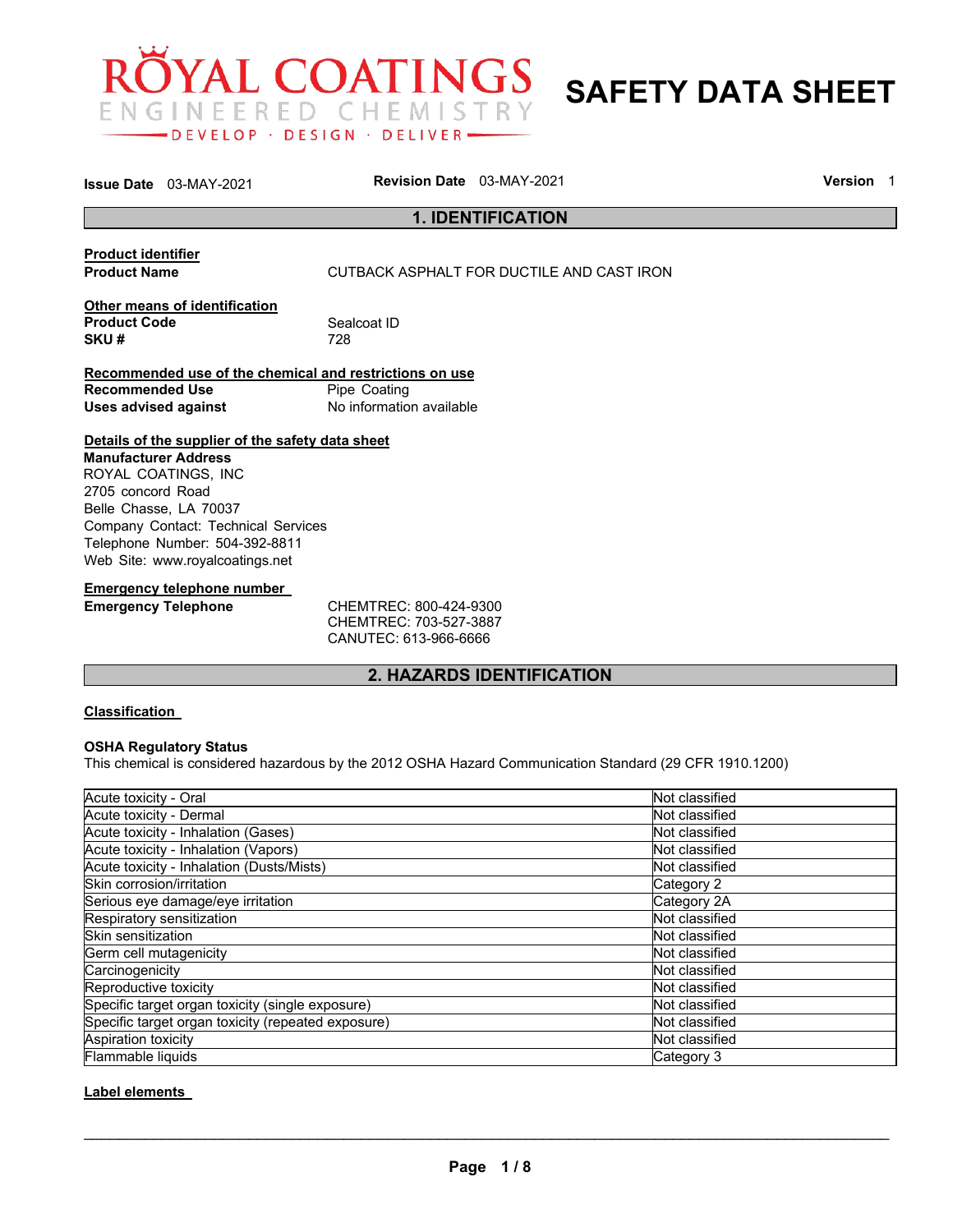### **Emergency Overview**



# **Precautionary Statements - Prevention**

Wear protective gloves/protective clothing/eye protection/face protection Keep away from heat/sparks/open flames/hot surfaces. - No smoking Wash face, hands and any exposed skin thoroughly after handling

IF IN EYES: Rinse cautiously with water for several minutes. Remove contact lenses, if present and easy to do. Continue rinsing If eye irritation persists: Get medical advice/attention IF ON SKIN: Wash with plenty of soap and water If skin irritation occurs: Get medical advice/attention IF INHALED: Call a POISON CENTER or doctor if you feel unwell In case of fire: Use Water spray, fog or regular foam for extinction

#### **Hazards not otherwise classified (HNOC)**

Not applicable

### **Other Information**  Harmful to aquatic life with long lasting effects

Unknown acute toxicity 29.97% of the mixture consists of ingredient(s) of unknown toxicity

# **3. COMPOSITION/INFORMATION ON INGREDIENTS**

# **Substance**

| <b>Chemical Name</b>   | CAS No.       | Weight-% | <b>Trade Secret</b> |
|------------------------|---------------|----------|---------------------|
| Petroleum Asphalt      | 8052-42-4     | 50-70    |                     |
| Stoddard solvent       | 8052-41-3     | 20-30    |                     |
| Aromatic Solvent       | 64742-95-6    | $5 - 15$ |                     |
| 1.2.4 Trimethvlbenzene | $95 - 63 - 6$ | $1 - 5$  |                     |

\*The exact percentage (concentration) of composition has been withheld as a trade secret.

# **4. FIRST AID MEASURES**

#### **Description of first aid measures**

**Eye contact Rinse thoroughly with plenty of water for at least 15 minutes, lifting lower and upper eyelids.**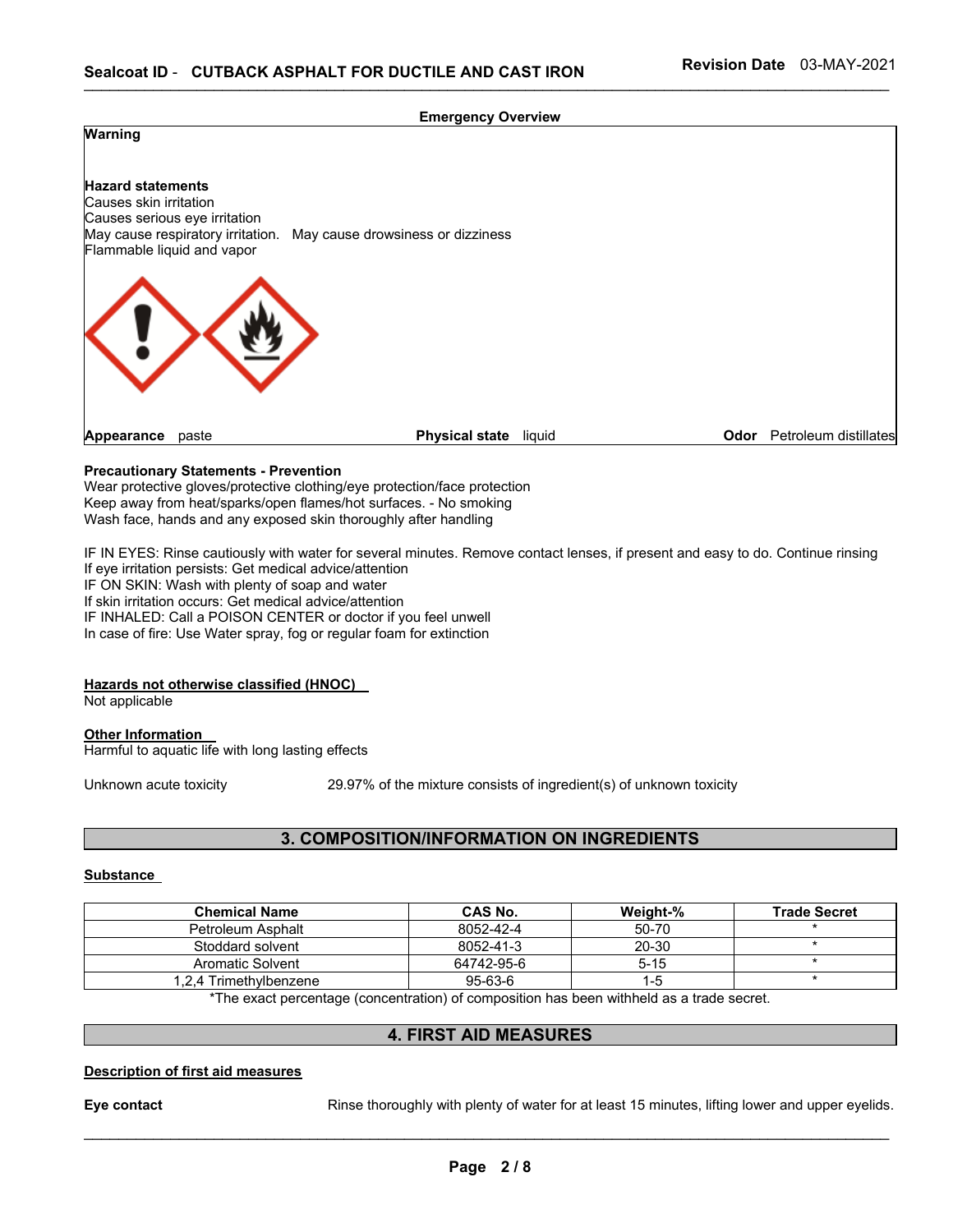|                                                                            | Consult a physician.           |  |  |  |
|----------------------------------------------------------------------------|--------------------------------|--|--|--|
| <b>Skin contact</b>                                                        | Wash skin with soap and water. |  |  |  |
| Inhalation                                                                 | Remove to fresh air.           |  |  |  |
| Clean mouth with water and drink afterwards plenty of water.<br>Ingestion  |                                |  |  |  |
| Most important symptoms and effects, both acute and delayed                |                                |  |  |  |
| <b>Symptoms</b>                                                            | Drowsiness.                    |  |  |  |
| Indication of any immediate medical attention and special treatment needed |                                |  |  |  |

**Note to physicians Treat symptomatically.** 

# **5. FIRE-FIGHTING MEASURES**

### **Suitable extinguishing media**

Use extinguishing measures that are appropriate to local circumstances and the surrounding environment.

**Unsuitable extinguishing media** CAUTION: Use of water spray when fighting fire may be inefficient.

# **Specific hazards arising from the chemical**

No information available.

**Explosion data Sensitivity to Mechanical Impact** None. **Sensitivity to Static Discharge** None.

## **Protective equipment and precautions for firefighters**

As in any fire, wear self-contained breathing apparatus pressure-demand, MSHA/NIOSH (approved or equivalent) and full protective gear.

# **6. ACCIDENTAL RELEASE MEASURES**

| Personal precautions, protective equipment and emergency procedures |                                                            |  |  |  |
|---------------------------------------------------------------------|------------------------------------------------------------|--|--|--|
| <b>Personal precautions</b>                                         | Ensure adequate ventilation, especially in confined areas. |  |  |  |
| <b>Environmental precautions</b>                                    |                                                            |  |  |  |
| <b>Environmental precautions</b>                                    | See Section 12 for additional ecological information.      |  |  |  |
| Methods and material for containment and cleaning up                |                                                            |  |  |  |
| <b>Methods for containment</b>                                      | Prevent further leakage or spillage if safe to do so.      |  |  |  |
| Methods for cleaning up                                             | Pick up and transfer to properly labeled containers.       |  |  |  |
| 7. HANDLING AND STORAGE                                             |                                                            |  |  |  |
| <b>Precautions for safe handling</b>                                |                                                            |  |  |  |
|                                                                     |                                                            |  |  |  |

#### **Precautions for safe handling**

**Advice on safe handling** Handle in accordance with good industrial hygiene and safety practice.

# **Conditions for safe storage, including any incompatibilities**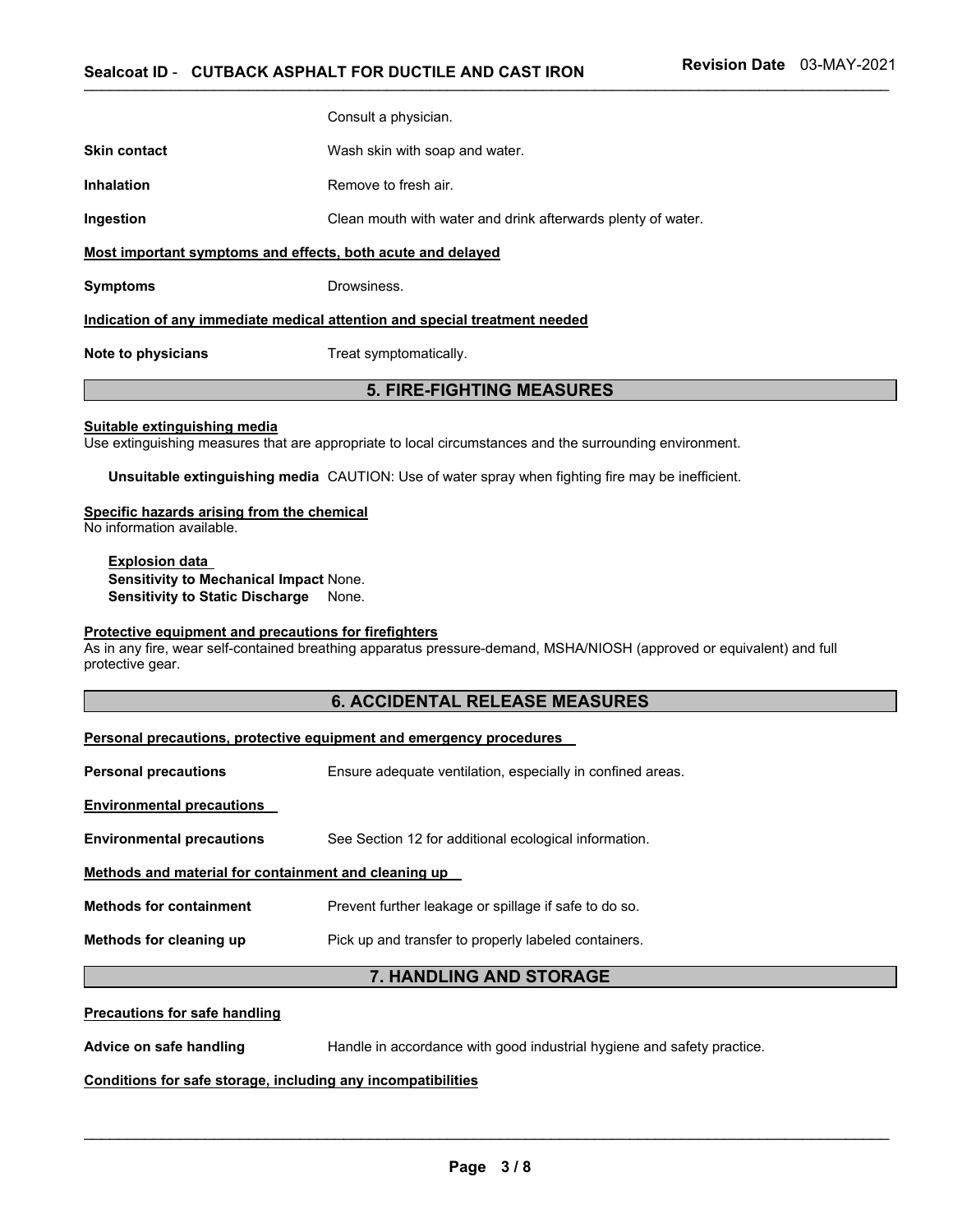**Storage Conditions** Keep containers tightly closed in a cool, well-ventilated place. Keep away from heat, sparks, flame and other sources of ignition (i.e., pilot lights, electric motors and static electricity).

**Incompatible materials Strong oxidizing agents.** 

# **8. EXPOSURE CONTROLS/PERSONAL PROTECTION**

## **Control parameters**

**Exposure Guidelines** This product, as supplied, does not contain any hazardous materials with occupational exposure limits established by the region specific regulatory bodies.

| <b>Chemical Name</b>           | <b>ACGIH TLV</b>                                                               | <b>OSHA PEL</b>                                                                                               | <b>NIOSH IDLH</b>                                                                                         |
|--------------------------------|--------------------------------------------------------------------------------|---------------------------------------------------------------------------------------------------------------|-----------------------------------------------------------------------------------------------------------|
| Petroleum Asphalt<br>8052-42-4 | TWA: 0.5 mg/m <sup>3</sup> benzene soluble<br>aerosol fume, inhalable fraction |                                                                                                               | Ceiling: $5 \text{ mg/m}^3$ fume 15 min                                                                   |
| Stoddard solvent<br>8052-41-3  | <b>TWA: 100 ppm</b>                                                            | TWA: 500 ppm<br>TWA: 2900 mg/m <sup>3</sup><br>(vacated) TWA: 100 ppm<br>(vacated) TWA: 525 mg/m <sup>3</sup> | IDLH: $20000 \text{ mg/m}^3$<br>Ceiling: 1800 mg/m <sup>3</sup><br>15 min<br>TWA: $350$ mg/m <sup>3</sup> |
| 1,2,4 Trimethylbenzene         |                                                                                |                                                                                                               | $TWA: 25$ ppm                                                                                             |
| 95-63-6                        |                                                                                |                                                                                                               | TWA: 125 mg/m <sup>3</sup>                                                                                |

### **Appropriate engineering controls**

| <b>Engineering Controls</b> | Showers              |  |
|-----------------------------|----------------------|--|
|                             | Eyewash stations     |  |
|                             | Ventilation systems. |  |

#### **Individual protection measures, such as personal protective equipment**

| Eye/face protection                   | Wear safety glasses with side shields (or goggles).                                                                                                                                                                                                                                                                              |
|---------------------------------------|----------------------------------------------------------------------------------------------------------------------------------------------------------------------------------------------------------------------------------------------------------------------------------------------------------------------------------|
| Skin and body protection              | Wear protective gloves and protective clothing.                                                                                                                                                                                                                                                                                  |
| <b>Respiratory protection</b>         | If exposure limits are exceeded or irritation is experienced, NIOSH/MSHA approved<br>respiratory protection should be worn. Positive-pressure supplied air respirators may be<br>required for high airborne contaminant concentrations. Respiratory protection must be<br>provided in accordance with current local regulations. |
| <b>General Hygiene Considerations</b> | Handle in accordance with good industrial hygiene and safety practice.                                                                                                                                                                                                                                                           |

# **9. PHYSICAL AND CHEMICAL PROPERTIES**

**Information on basic physical and chemical properties**

| <b>Physical state</b><br>Appearance<br>Color                                                                                                                                                                                                                                           | liquid<br>paste<br>black                                                                                                                                                                         | Odor<br>Odor threshold     | Petroleum distillates<br>No information available |
|----------------------------------------------------------------------------------------------------------------------------------------------------------------------------------------------------------------------------------------------------------------------------------------|--------------------------------------------------------------------------------------------------------------------------------------------------------------------------------------------------|----------------------------|---------------------------------------------------|
| <b>Property</b><br>рH<br>Melting point / freezing point<br>Boiling point / boiling range<br><b>Flash point</b><br><b>Evaporation rate</b><br>Flammability (solid, gas)<br><b>Flammability Limit in Air</b><br>Upper flammability limit:<br>Lower flammability limit:<br>Vapor pressure | <b>Values</b><br>No information available<br>No information available<br>$>= 150 °C$<br>°€<br>40<br>No information available<br>No information available<br>9%<br>1%<br>No information available | • Method<br><b>Remarks</b> |                                                   |
|                                                                                                                                                                                                                                                                                        |                                                                                                                                                                                                  |                            |                                                   |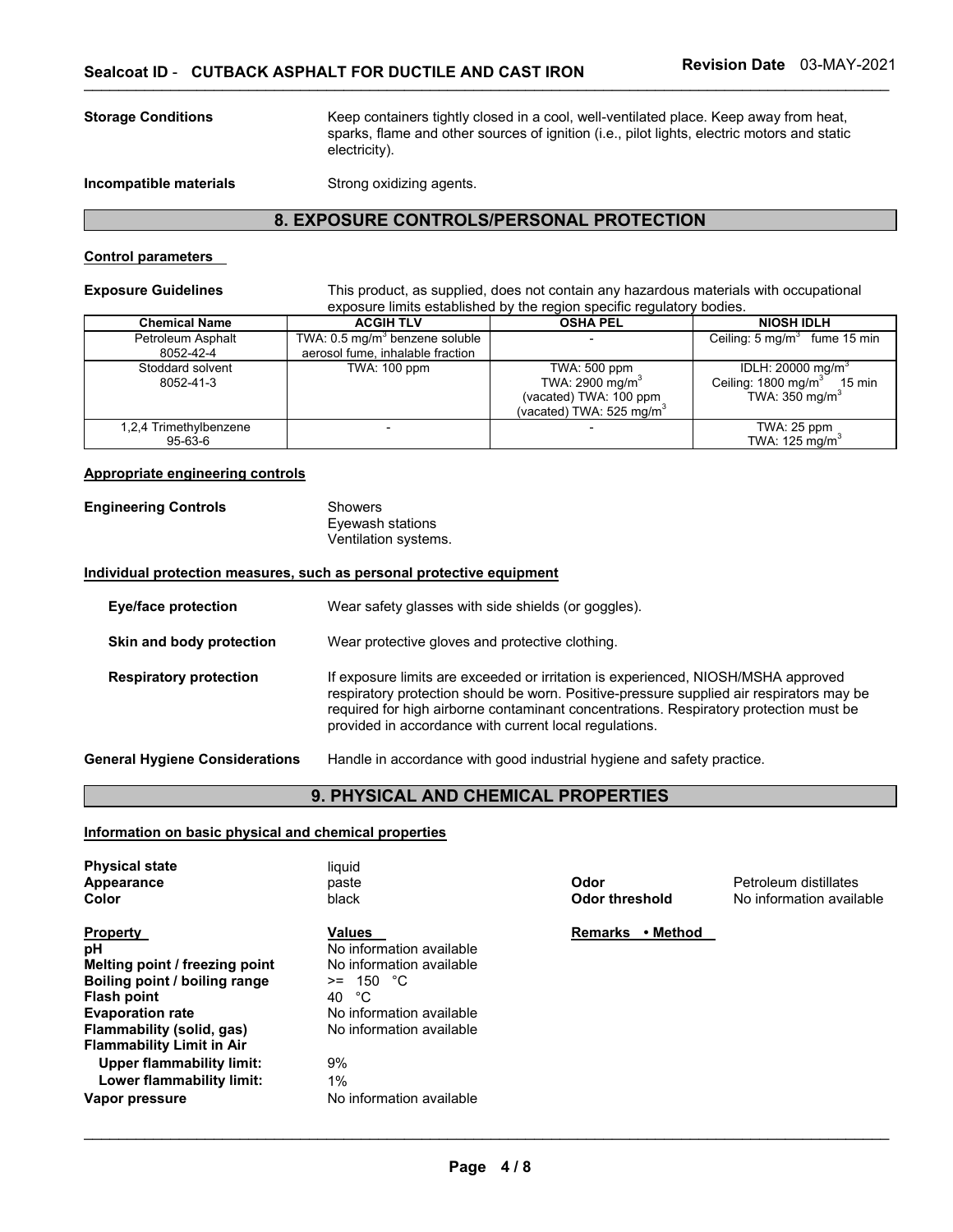| Vapor density<br><b>Relative density</b><br><b>Water solubility</b><br>Solubility in other solvents<br><b>Partition coefficient</b><br><b>Autoignition temperature</b><br><b>Decomposition temperature</b><br><b>Kinematic viscosity</b><br><b>Dynamic viscosity</b><br><b>Explosive properties</b><br><b>Oxidizing properties</b><br><b>Other Information</b> | No information available<br>$0.9 - 1.3$<br>No information available<br>No information available<br>No information available<br>No information available<br>No information available<br>$>100$ mm2/s<br>No information available<br>No information available<br>No information available | @ 40 °C |
|----------------------------------------------------------------------------------------------------------------------------------------------------------------------------------------------------------------------------------------------------------------------------------------------------------------------------------------------------------------|-----------------------------------------------------------------------------------------------------------------------------------------------------------------------------------------------------------------------------------------------------------------------------------------|---------|
| Softening point<br><b>Molecular weight</b><br><b>VOC Content (%)</b><br><b>Density</b>                                                                                                                                                                                                                                                                         | No information available<br>No information available<br>No information available<br>No information available<br>No information available                                                                                                                                                |         |
| <b>Bulk density</b>                                                                                                                                                                                                                                                                                                                                            | <b>10. STABILITY AND REACTIVITY</b>                                                                                                                                                                                                                                                     |         |

#### **Reactivity**  No data available

**Chemical stability** Stable under recommended storage conditions. **Possibility of Hazardous Reactions** None under normal processing. **Conditions to avoid** Extremes of temperature and direct sunlight. **Incompatible materials** Strong oxidizing agents. **Hazardous Decomposition Products** None known based on information supplied.

# **11. TOXICOLOGICAL INFORMATION**

# **Information on likely routes of exposure**

| <b>Product Information</b> |                     | No data available                                                             |
|----------------------------|---------------------|-------------------------------------------------------------------------------|
|                            | <b>Inhalation</b>   | May cause irritation of respiratory tract. May cause drowsiness or dizziness. |
|                            | Eye contact         | Irritating to eyes.                                                           |
|                            | <b>Skin contact</b> | Irritating to skin.                                                           |
|                            | Ingestion           | No data available.                                                            |

| <b>Chemical Name</b>   | Oral LD50    | <b>Dermal LD50</b>        | <b>Inhalation LC50</b>  |
|------------------------|--------------|---------------------------|-------------------------|
| Petroleum Asphalt      | > 5000 mg/kg | (Rabbit)                  |                         |
| 8052-42-4              | (Rat)        | $> 2000 \,\mathrm{mq/kg}$ |                         |
| 1,2,4 Trimethylbenzene | (Rat)        | (Rabbit)                  | (Rat) 4 h               |
| $95 - 63 - 6$          | = 3280 mg/kg | > 3160 mg/kg              | $=$ 18 g/m <sup>3</sup> |

#### **Information on toxicological effects**

**Symptoms** Vapors may cause drowsiness and dizziness.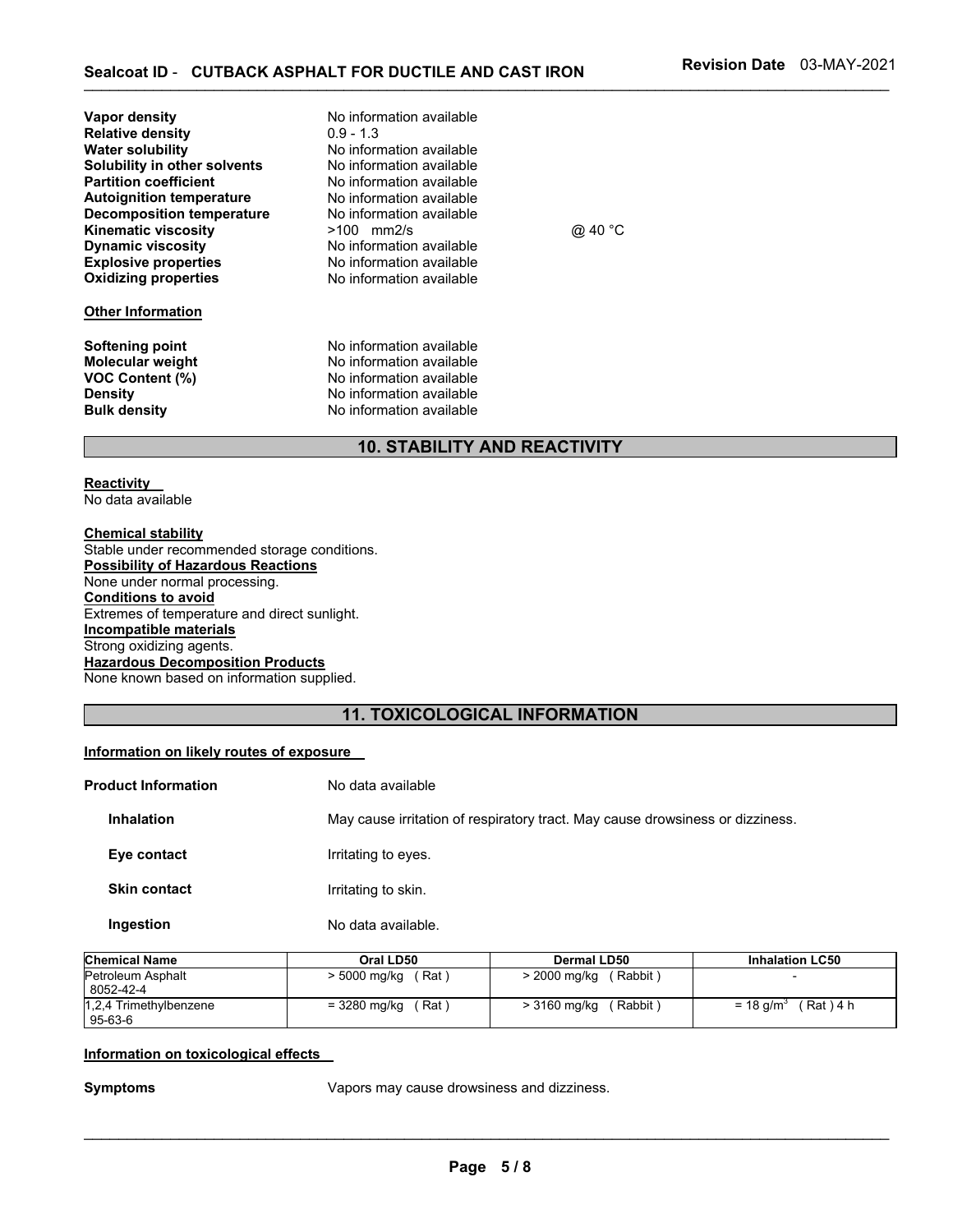#### **Delayed and immediate effects as well as chronic effects from short and long-term exposure**

| <b>Sensitization</b>   | No information available. |
|------------------------|---------------------------|
| Germ cell mutagenicity | No information available. |
| Carcinogenicity        |                           |

| <b>Chemical</b><br><b>Name</b> | <b>ACGIP</b> | <b>IARC</b> | NTE | <b>OCUA</b><br>אחסט |
|--------------------------------|--------------|-------------|-----|---------------------|
| Petroleum<br>Asphalt           |              | Group 2B    |     |                     |
| 8052-42-4                      |              |             |     |                     |

| <b>Reproductive toxicity</b>    | No information available. |
|---------------------------------|---------------------------|
| <b>STOT - single exposure</b>   | No information available. |
| <b>STOT - repeated exposure</b> | No information available. |
| <b>Aspiration hazard</b>        | No information available. |

#### **Numerical measures of toxicity - Product Information**

| 5.602.00  |
|-----------|
| 5.602.00  |
| 99.999.00 |
| 14.01     |
| 99.999.00 |
|           |

# **12. ECOLOGICAL INFORMATION**

# **Ecotoxicity**

49.4 % of the mixture consists of components(s) of unknown hazards to the aquatic environment

# **Persistence and degradability**

Not readily biodegradable.

## **Bioaccumulation**

No information available.

| <b>Chemical Name</b>              | <b>Partition coefficient</b> |
|-----------------------------------|------------------------------|
| Petroleum Asphalt<br>8052-42-4    | >6                           |
| 1,2,4 Trimethylbenzene<br>95-63-6 | 3.63                         |

**Other adverse effects** No information available Not applicable

# **13. DISPOSAL CONSIDERATIONS**

| Waste treatment methods |                                                                                                        |
|-------------------------|--------------------------------------------------------------------------------------------------------|
| Disposal of wastes      | Disposal should be in accordance with applicable regional, national and local laws and<br>requiations. |
| Contaminated packaging  | Do not reuse container.                                                                                |

# **14. TRANSPORT INFORMATION**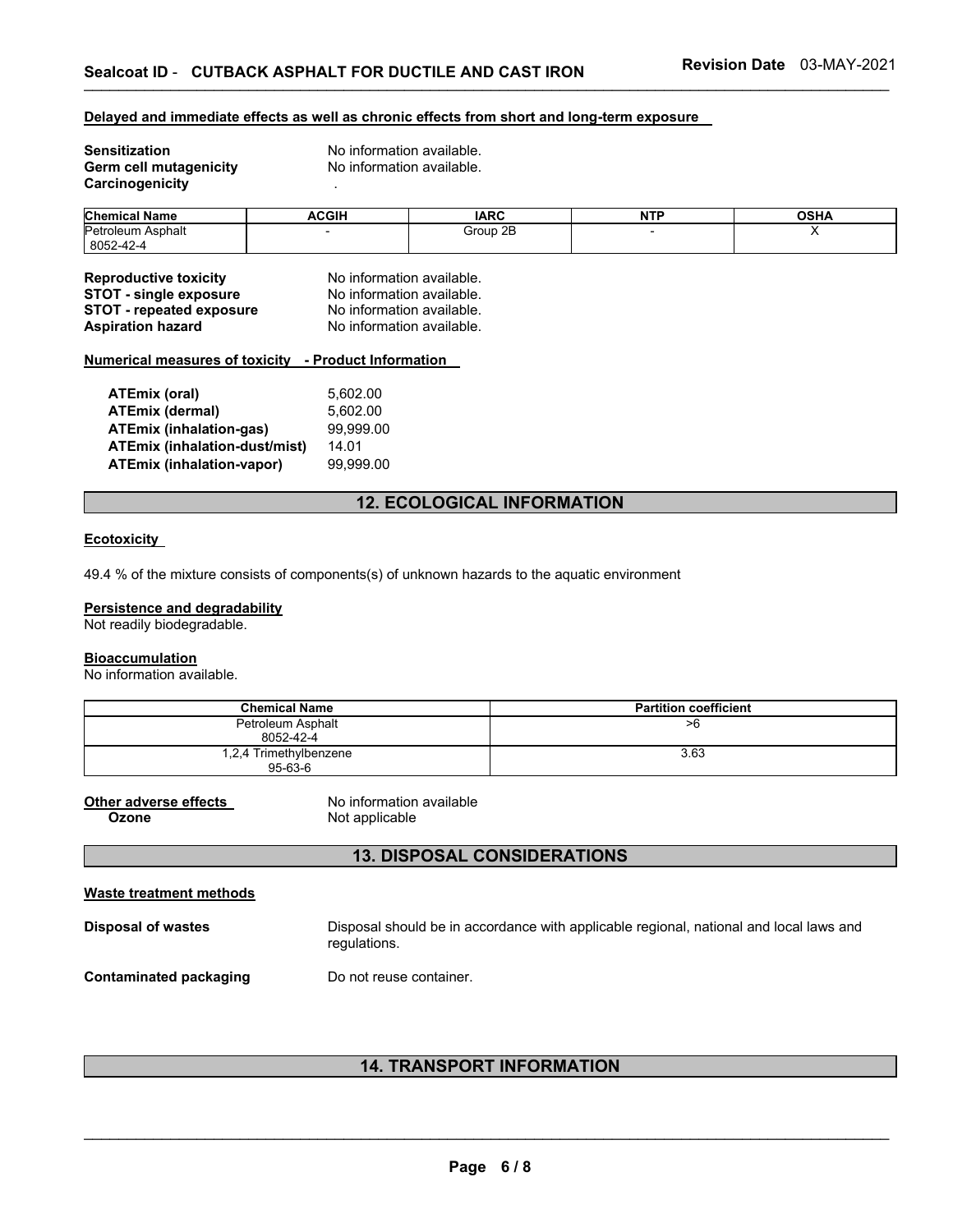| <b>DOT</b>                                                                                                            | Not regulated (If shipped in NON BULK packaging by ground transport)                                           |
|-----------------------------------------------------------------------------------------------------------------------|----------------------------------------------------------------------------------------------------------------|
| <b>TDG</b>                                                                                                            | Not regulated                                                                                                  |
| <b>IATA</b><br>UN/ID no.<br>Proper shipping name<br><b>Hazard Class</b><br><b>Packing Group</b>                       | UN1999<br>Tars, Liguid<br>3<br>$\mathbf{III}$                                                                  |
| <b>IMDG</b><br>UN/ID no.<br>Proper shipping name<br><b>Hazard Class</b><br><b>Packing Group</b><br><b>Description</b> | <b>UN1999</b><br>Tars, Liguid<br>3<br>Ш<br>May be transported as non-hazardous in accordance with IMDG 2.3.2.5 |

# **15. REGULATORY INFORMATION**

**All components used in this product are on the TSCA Inventory and the Canadian DSL.** 

### **International Inventories**

| <b>TSCA</b>          | Complies        |
|----------------------|-----------------|
| <b>DSL/NDSL</b>      | Complies        |
| <b>EINECS/ELINCS</b> | Complies        |
| <b>ENCS</b>          | Does not comply |
| <b>IECSC</b>         | Complies        |
| <b>KECL</b>          | Complies        |
| <b>PICCS</b>         | Complies        |
| <b>AICS</b>          | Complies        |

# **Legend:**

**TSCA** - United States Toxic Substances Control Act Section 8(b) Inventory **DSL/NDSL** - Canadian Domestic Substances List/Non-Domestic Substances List **EINECS/ELINCS** - European Inventory of Existing Chemical Substances/European List of Notified Chemical Substances **ENCS** - Japan Existing and New Chemical Substances **IECSC** - China Inventory of Existing Chemical Substances **KECL** - Korean Existing and Evaluated Chemical Substances **PICCS** - Philippines Inventory of Chemicals and Chemical Substances **AICS** - Australian Inventory of Chemical Substances

# **US Federal Regulations**

#### **SARA 313**

Section 313 of Title III of the Superfund Amendments and Reauthorization Act of 1986 (SARA). This product does not contain any chemicals which are subject to the reporting requirements of the Act and Title 40 of the Code of Federal Regulations, Part 372

# **SARA 311/312 Hazard Categories**

| Yes |
|-----|
| No. |
| No. |
| No. |
| N٥  |
|     |

#### **CWA (Clean Water Act)**

This product does not contain any substances regulated as pollutants pursuant to the Clean Water Act (40 CFR 122.21 and 40 CFR 122.42)